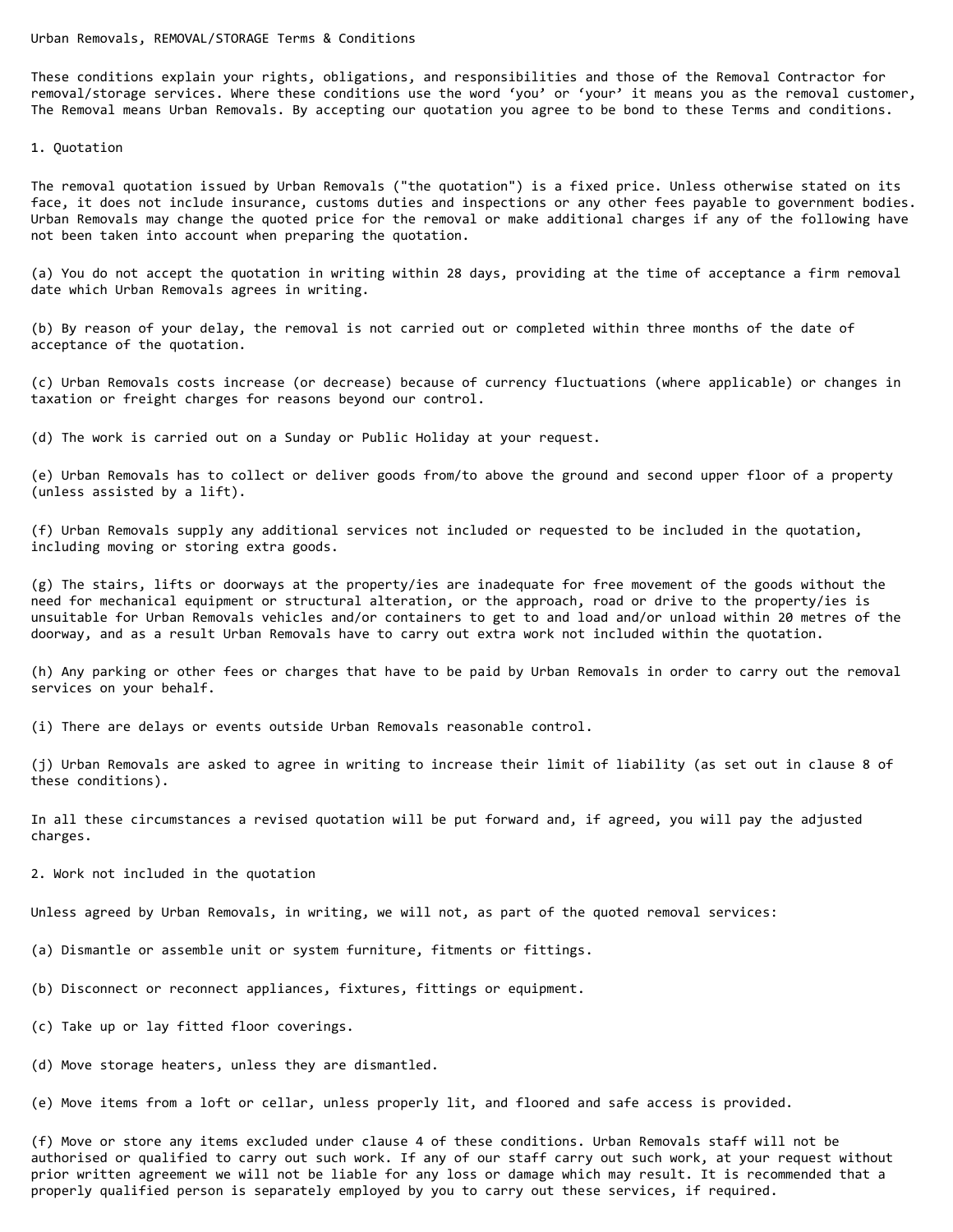### 3. Your responsibility

It will be your sole responsibility to:

(a) Declare to Urban Removals the value of the goods being removed and/or stored.

(b) If any insurance cover offered by Urban Removals in the quotation and is not accepted (and paid for in advance of the start of the removal) arrange adequate insurance cover for the goods submitted for removal, and/or storage, against all insurable risks,

(c) Obtain at your own expense, all documents, permits, licences, and/or customs documents necessary for the removal to be completed.

(d) Be present or represented throughout the removal.

(e) Take all reasonable steps to ensure that nothing that should be removed is left behind and nothing is taken away in error.

(f) Arrange proper protection for goods left in unoccupied or unattended premises, or where other people such as (but not limited to) tenants or workmen are, or will be present.

(g) Prepare and properly stabilise all appliances or electronic equipment prior to their removal.

(h) Empty, properly defrost and clean refrigerators and deep freezers. Urban Removals is not responsible for the contents of this equipment.

(i)To provide Urban Removals with a contact address for correspondence during removal, and/or storage of goods.

Other than by reason of Urban Removals negligence, we will not be liable for any loss or damage, costs or additional charges that may arise from any of these matters.

4. Goods not to be submitted for removal or storage

The following items are specifically excluded from this contract unless otherwise agreed as below.

(a) Jewellery, watches, trinkets, precious stones or metals, money, deeds, securities, stamps, coins, or goods or collections of any similar kind.

(b) Prohibited or stolen goods, drugs, potentially dangerous, damaging or explosive items, including gas bottles, aerosols, paints, firearms and ammunition.

(c) Goods likely to encourage vermin or other pests and/or goods likely to cause infestation.

(d) Refrigerated or frozen food, drink, products or goods.

(e) Any animals including pets, birds or fish.

(f) Goods which require a special licence or government permission for export or import.

Such goods will not be removed by Urban Removals except with our prior written agreement. In the event we remove such goods, Urban Removals will not accept liability for loss or damage wholly or mainly attributable to the special nature of the goods concerned. If you submit such goods without Urban Removals knowledge and prior written agreement we will not be liable for any loss or damage and you will indemnify Urban Removals against any charges, expenses, damages or penalties claimed against us. In addition, Urban Removals shall be entitled to dispose of (without notice) any such goods which are listed under paragraphs  $4(b)$ , $4(c)$  or  $4(d)$ .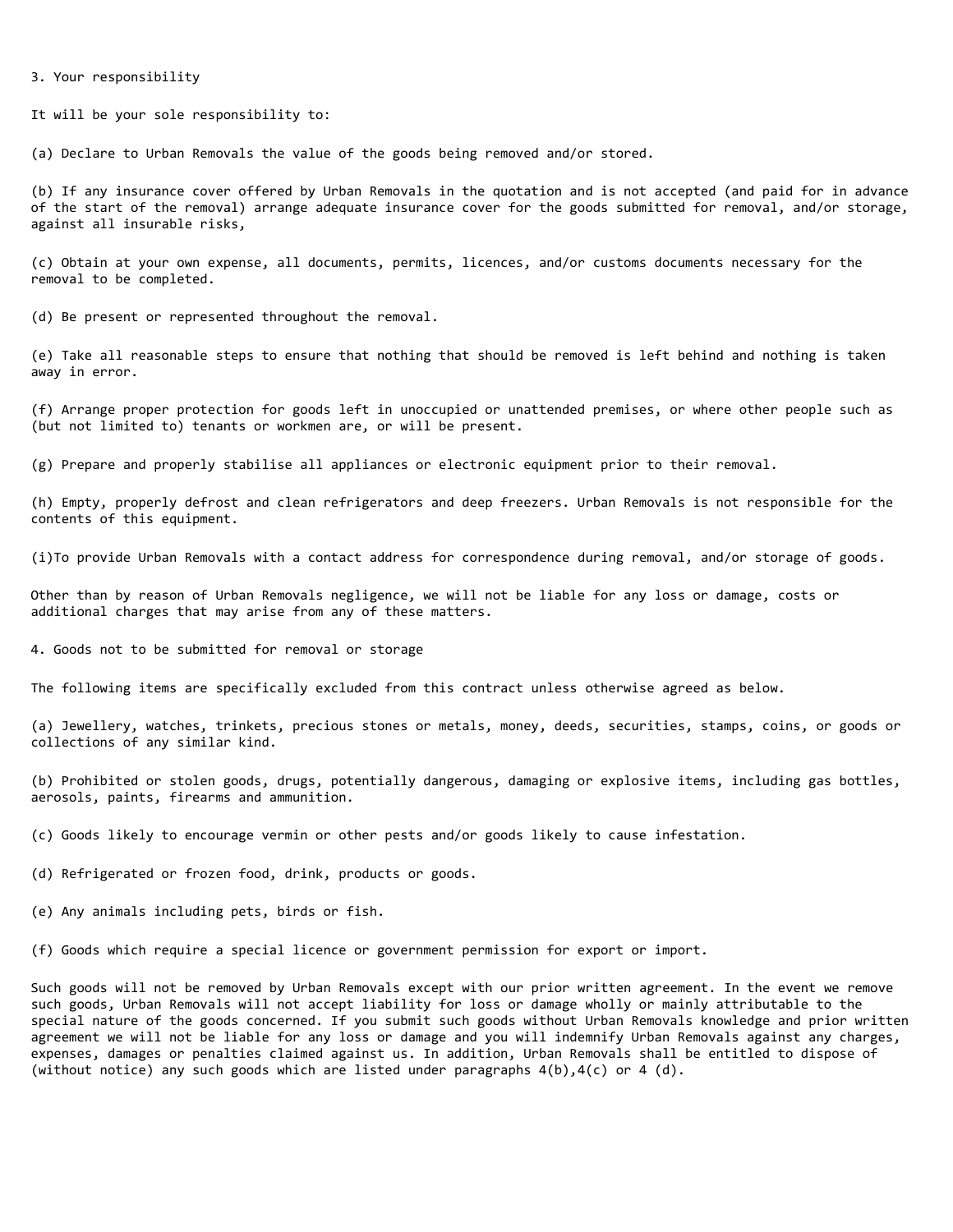5. Ownership of the goods

By entering into this contract, you declare that:

(a) The goods to be removed and/or stored are your own property, or (b) The person(s) who own or have an interest in them, have given you authority to make this contract, and have been made aware of these conditions.

You will meet any claim for damages and/or costs against Urban Removals if these declarations are not true.

6. Charges if you cancel the removal

If you cancel this contract, Urban Removals may charge according to how much notice is given. Notification must be in writing by recorded delivery or electronic medium that can provide proof of time and date stamp.

(a) More than 10 days before the removal was due to start: NIL payable.

(b) Less than 7 days, but 5 working days before the removal was due to start: 20% of the full removal charge.

(c) Less than 5 working days, but more than 2 working days before the removal was due to start: 30% of the full removal charge.

(d) Within 48 hours of the start of the removal, 50% of the full removal charge (the start of the removal is viewed as the first day that the removal crew are due to be present at the property)

e) There will be no charges if you rebook you original moving date with at least 5 days notice.

7. Paying for the Removal

(a) We accept cash, cheques, bank transfers and most major Debit and Credit Cards through Paypal [www.paypal.co.uk\)](http://www.paypal.co.uk/). Please note there is a 3.5% charge for all PAYPAL credit/debit card transactions.

(b) If payment is made by Bank transfer or Credit/Debit Card we require cleared funds in advance of removal or storage period.

(c) We do accept cash or cheques with a valid bank card on moving date.

(d) You may not withhold any part of the agreed price.

8. Our liability for loss or damage

For the purposes of this clause, reference to an item is reference to any one article, suite, pair, set, complete case, carton, package or other container.

(a) Urban Removals liability for loss or damage is limited. This is set out in clause 8(a)(i) below. You may request Urban Removals increase its liability, as set out in clause 8(b) below. This is subject to their express written agreement in advance of carrying out the removal and/or storage and payment of any additional charges.

(i) In the event of Urban Removals losing or damaging your goods, if they are liable, Urban Removals will pay you up to a maximum of market value for each item which is damaged, to cover the cost of repairing or replacing that item.

(ii) Urban Removals, in its sole discretion, may choose to repair or replace the damaged item. If an item is repaired Urban Removals will not be liable for depreciation in value.

(b) Subject to receiving your itemised (and valued) inventory with a request in writing for the Removal Contractor to increase their liability (above that set out in clause 8(a) above), prior to the removal and/or storage commencing, Urban Removals may offer to extend its maximum liability to the value declared by you to them. An additional charge for the removal/storage is likely. This is not an insurance on the goods and you are strongly advised to accept the insurance offered by Urban Removals quote (if any) or if arranging insurance cover yourself, you are advised to show this contract to your insurance company.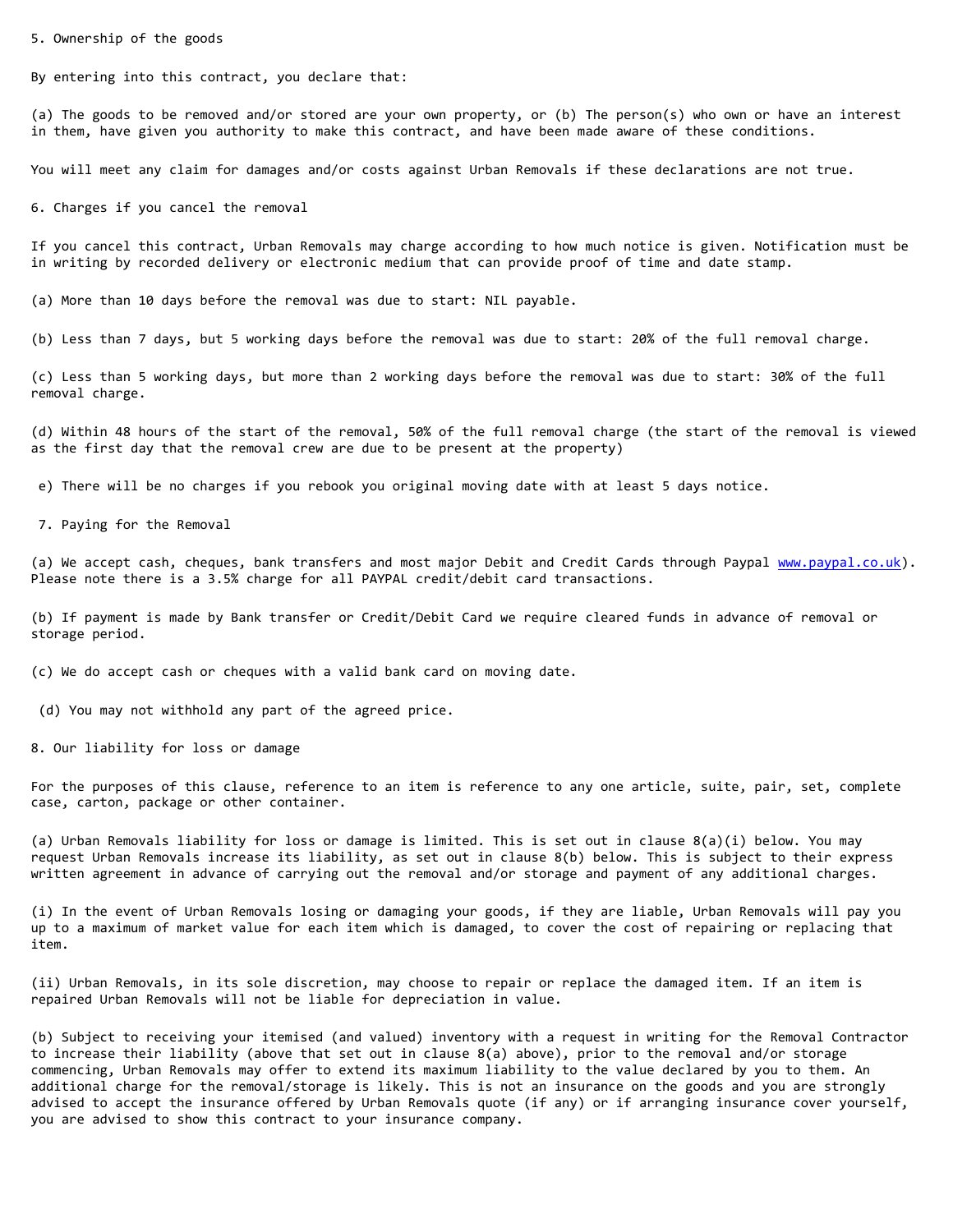(c) Other than by reason of Urban Removals negligence, we will not be liable for any loss, damage or failure to produce or deliver the goods if this is caused by one or other of the circumstances set out in the following:

I. By fire, howsoever caused.

II. By war, invasion, acts of foreign enemies, hostilities (whether war is declared or not), civil war, terrorism, rebellion and/or military coup, Act of God, industrial action or other such events outside Urban Removals Contractors reasonable control.

III. By normal wear and tear, natural or gradual deterioration, leakage or evaporation or from perishable or unstable goods. This includes goods left within furniture or appliances.

IV. By moth or vermin or similar infestation.

V. By cleaning, repairing or restoring unless Urban Removals did the work.

VI. To any goods in wardrobes, drawers or appliances, or in a package, bundle, case or other container not both packed and unpacked by Urban Removals.

VII. For electrical or mechanical derangement to any appliance, instrument or equipment unless there is evidence of external impact.

VIII. To jewellery, watches, trinkets, precious stones or metals, money, deeds, securities, stamps, coins, or goods or collections of a similar kind, howsoever caused, unless you have previously given the Removal Contractor full particulars with value, and they have confirmed in writing that they accept responsibility as in conditions 8(a) or 8(b) above.

IX. To any goods which have a relevant proven defect or are inherently defective.

X. To animals and their cages or tanks including pets, birds or fish.

XI. To plants.

XII. To refrigerated or frozen food, drink, products or goods.

(d) Other than by reason of Urban Removals negligence, we will not be liable for damages or costs resulting indirectly from, or as a consequence of loss, damage, or failure to produce the goods.

(e) No employee of Urban Removals shall be separately liable to you for any loss, damage, mis-delivery, errors or omissions under the terms of this contract.

9. Extra conditions that apply to removals to/from a foreign country outside the United Kingdom:For goods destined to, or received from a place outside the United Kingdom.

(a) Urban Removals will accept liability only for loss or damage to goods when they are in Urban Removal actual possession, and if it can be proven that they were negligent. In such circumstances, the Removal Contractors will accept liability as in condition 8(a)(i) or 8(b) above. Urban Removals is not liable for any loss, damage or failure to produce the goods if it is caused by those circumstances set out in condition  $8(c)$  above.

(b) Where Urban Removals engages an international transport operator, shipping company or airline, to convey your goods to the place, port or airport of destination, they do so on your behalf and subject to the terms and conditions set out by that carrier. By agreeing to these terms you confirm their availability to appoint such party on your behalf.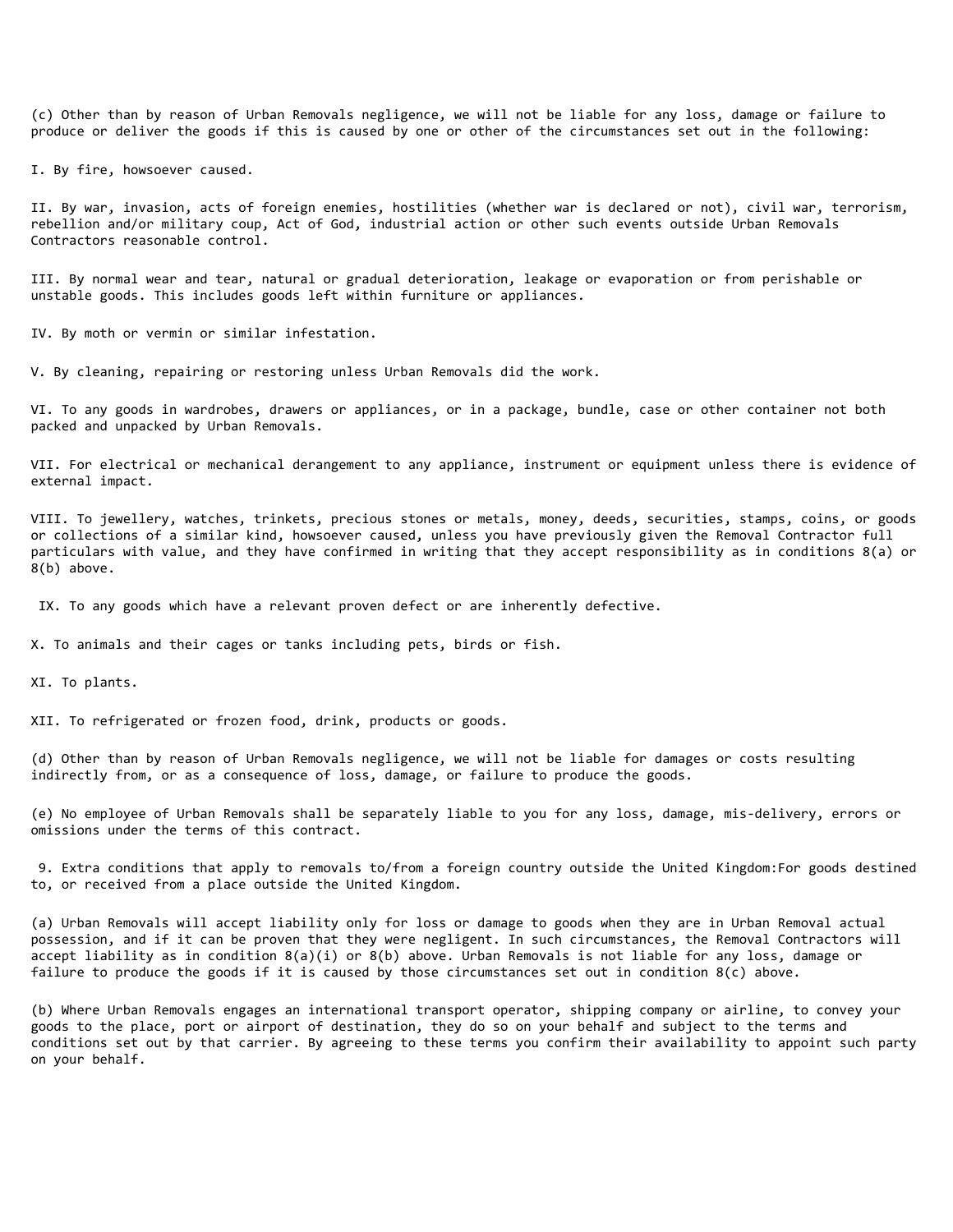(c) If the carrying vessel/conveyance, should for reasons beyond the carrier's control, fail to deliver the goods, or route them to a place other than the original destination, you may have limited recourse against the carrier, and may be liable for General Average contribution (e.g. the costs incurred to preserve the vessel/conveyance and cargo) and salvage charges (eg. charges payable to a person who saves those goods), or the additional cost of onward transmission to the place, port or airport of destination. These are insurable risks and if appropriate it is your responsibility to arrange adequate marine/transit insurance cover. These risks will not be insured by the Removal Contractor.

(d) Urban Removals do not accept liability for goods confiscated, seized or removed by Customs Authorities or other Government Agencies.

(e) All loads that are based on a shared container or shared vehicle are subject to additional terms, delivery times cannot be guaranteed and any dates or times given should be used for the purpose of guidance only. If time scales are quoted in days then this is calculated on working days and excludes Saturday, Sunday or any bank holiday in both the UK and country of delivery

10. Time limit for claims

(a) For goods which Urban Removals deliver, you must note any visible loss, damage or failure to produce any goods at the time of delivery.

(b) If you or your agent collect goods from Urban Removals warehouse, you must note any loss or damage at the time the goods are handed to you, requesting that Urban Removals acknowledges and confirms your note.

(c) Notwithstanding clause 8, Urban Removals will not be liable for any loss of or damage to the goods unless a claim is notified to Urban Removals (or its foreign correspondent if condition 9 applies) in writing as soon as such loss or damage is discovered (or with reasonable diligence ought to have been discovered) and in any event within seven (7) days of delivery of the goods by Urban Removals , as the case may be.

(d) The time limits referred to in clauses 10(a), 10(b) and 10 (c) above shall be essential to the contract.

(e) Upon your written request, Urban Removals may at its discretion agree to extend your time for compliance with clause 10 (c), PROVIDED your request is received within the time limits provided for above. Subject to this proviso Urban Removals will not unreasonably refuse such a request.

11. Delays in transit and waiting times

(a) Other than by reason of Urban Removals negligence, we will not be liable for delays in transit.

(b) If through no fault of Urban Removals we are unable to deliver your goods, e.g. late arrival of keys to the property/ies preventing completion of the removal service on the allocated day, Urban Removals will take them into store. The contract will then be fulfilled and any additional service(s), including storage and delivery, will be at your expense.

(c) If through no fault of Urban Removals we are unable to complete the removal services on the stated delivery time/date due to delay on your part Urban Removals may be entitled to ask for additional charges, such as for extra waiting time.

(d) If a delay occurs waiting time will be charged in addition to our quoted rates. The most common situations occur when banking transactions are delayed, legal difficulties arise at completion or previous occupants fail to clear the new property on time. If you prefer not to take up the 'Waiting time waiver' option and a delay occurs then the time between our arrival at your destination address (or 1.30 pm whichever is later) and commencement of unloading will be subject to a surcharge. This will be invoiced to your new address and we expect immediate payment. Charged at £10 per man, per half hour.

12. Damage to premises or property other than goods

(a) Urban Removals will not be liable for any damage to premises or property other than goods submitted for removal and/or storage unless they have been negligent.

(b) If Urban Removals cause damage as a result of moving goods under your express instruction, against Urban Removals advice, and to move the goods in the manner instructed will inevitably cause damage, they shall not accept that they were negligent.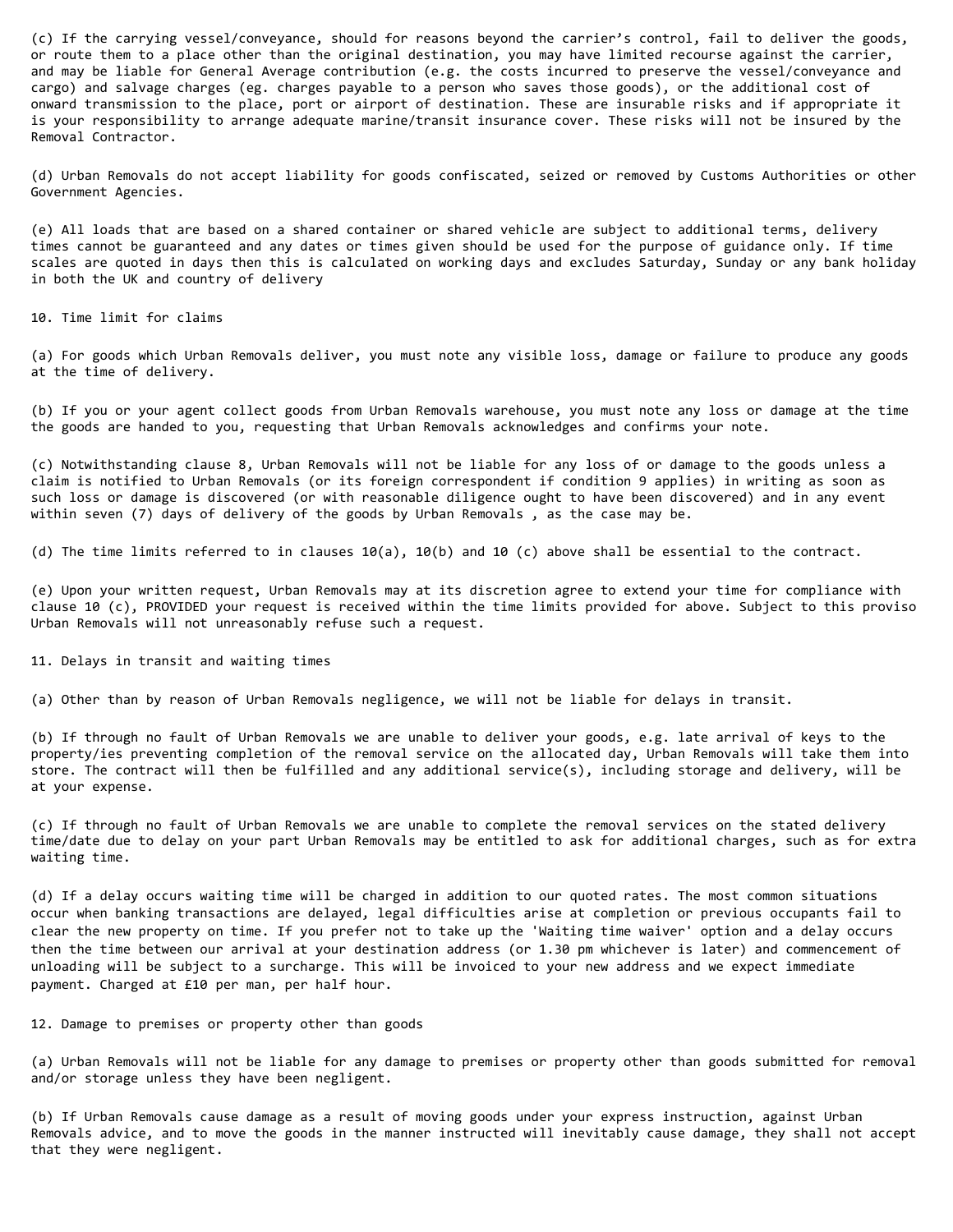(c) If Urban Removals are responsible for causing damage to your premises or to property other than goods submitted for removal and/or storage, you must note this on the worksheet or delivery receipt. This is essential to the contract.

13. Right to Hold the Goods (lien)

Urban Removals shall have a right to withhold and/or ultimately dispose of some or all of the goods until you have paid all Urban Removals charges and any other payments due under this or any other contract. These include any charges that they have paid out on your behalf. Whilst Urban Removals hold the goods without payment you will be liable to pay all storage charges and other costs incurred as a result of them withholding your goods and these removal/ storage terms and conditions shall continue to apply.

14. Disputes

If there is a dispute arising from this agreement, which cannot be resolved by agreement or any applicable Alternative Dispute Resolution Scheme, either you or Urban Removals, may refer it to Arbitration with disputes being determined by an arbitrator appointed by the Chartered Institute of Arbitrators. The identity of the Arbitrator to be agreed between you and Urban Removals. This contract to be subject to the law of the Country in which the Removal Contractors principal place of business is situated.

15. Sub-contracting the work

(a) Urban Removals reserve the right to sub-contract some or all of the work.

(b) If Urban Removals sub-contract, then these conditions will still apply.

16. Route and method

(a) Urban Removals Contractors have the full right to choose the route for delivery.

(b) Unless it has been specifically agreed in writing on the Quotation, other space/volume/capacity on Urban Removals vehicles and/or the container may be utilised for consignments of other customers.

17. Advice and information

Advice and information in whatever form it may be given is provided by Urban Removals for its customer only. Any oral advice given without special arrangement is provided gratuitously and without contractual liability.

EXTRA CONDITIONS THAT APPLY TO STORAGE OF GOODS

18. Your forwarding address

(a) If you send goods to be stored you must provide Urban Removals with a correspondence address for letters and notify them if it changes. All correspondence and notices will be considered to have been received by you seven days (7) after posting to the last address recorded by Urban Removals.

(b) If you do not provide an address or respond to Urban Removals correspondence or notices, we may publish such notices in a public newspaper in the area to or from which the goods were removed.

19. List of goods (inventory) or receipt

Where Urban Removals produces a list of your goods (an inventory) or a receipt and sends it to you, it will be accepted as accurate unless you write to us within seven (7) days of receipt, notifying them of any errors or omissions.

20. Revision of storage charges

Urban Removals may review their storage charges periodically. You will be given twenty eight (28) days notice in writing of any increases.